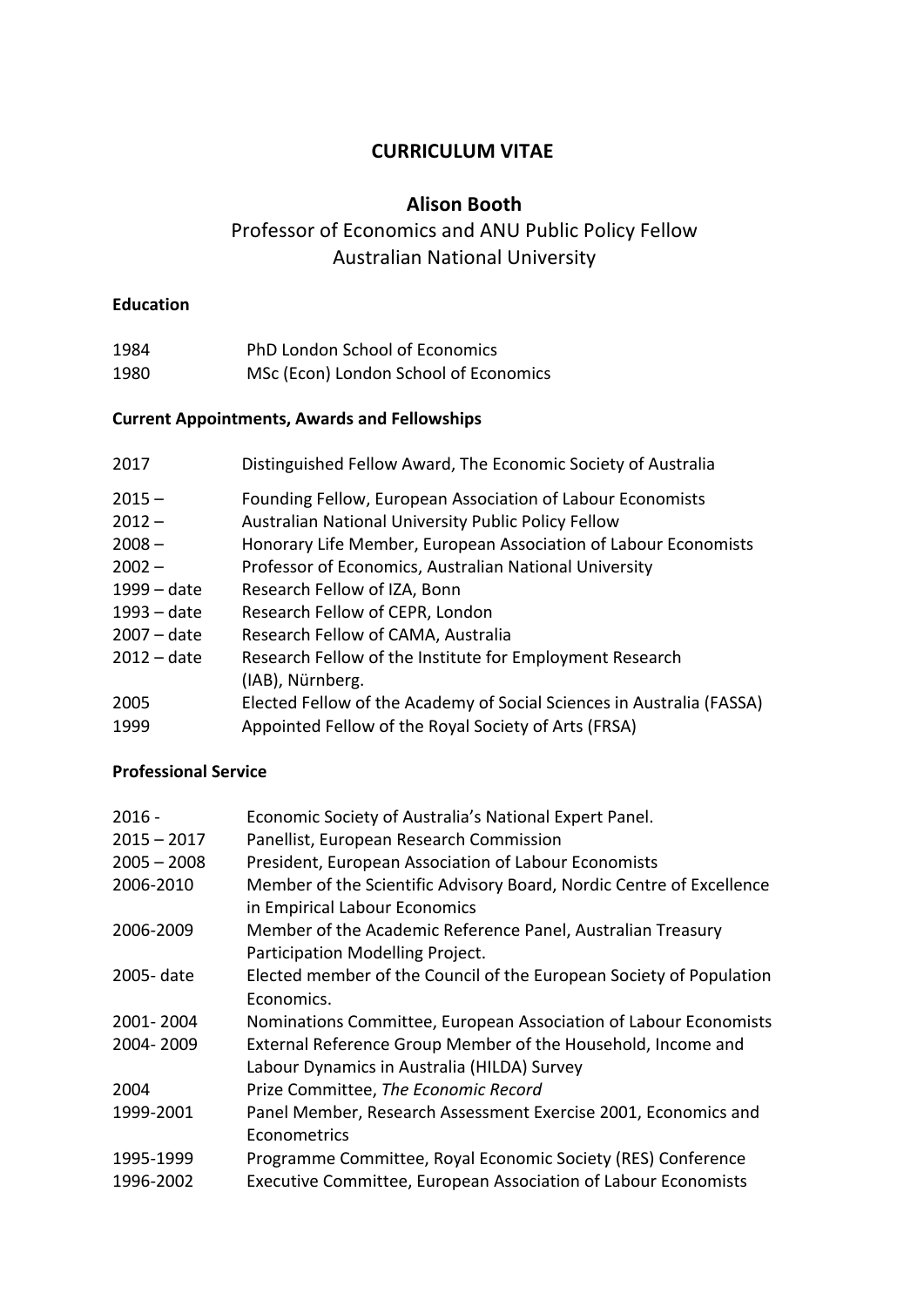| (Election)                                             |
|--------------------------------------------------------|
| Council of the Royal Economic Society (RES) (Election) |
| RES/ESRC Research Liaison Committee                    |
| RES Committee on Women in Economics (Election)         |
| <b>RES Executive Committee</b>                         |
|                                                        |

## **Editorial Work**

| $2013 - 2016$ | Associate Editor, Palgrave Dictionary of Economics              |
|---------------|-----------------------------------------------------------------|
| $2011 -$      | Editorial Board, The Industrial and Labor Relations Review      |
| $2004 -$      | Editorial Boards, The Economic Record and Labour Economics      |
| 1999-2004     | Editor-in-chief, Labour Economics                               |
| 1999          | Conference Organiser and Editor of Economic Journal Conference  |
|               | Volume, Royal Economic Society Conference                       |
| 1998          | Co-editor of Economic Journal Conference Volume, Royal Economic |
|               | <b>Society Conference</b>                                       |
| 1998          | Economic Policy editorial panel member                          |
| 1997-1999;    |                                                                 |
| 2005-date     | <b>Editorial Board, Labour Economics</b>                        |
|               |                                                                 |

## **Previous Academic Appointments**

| $1995 - 2013$<br>2008-2010<br>$2002 - 3$ | Professor of Economics, University of Essex<br>Head of Economics Program, RSSS, Australian National University<br>FH Gruen Professorship, Australian National University |
|------------------------------------------|--------------------------------------------------------------------------------------------------------------------------------------------------------------------------|
| 1990-1994                                | Senior Lecturer in Economics, Lecturer in Economics, Birkbeck College,<br>University of London                                                                           |
| 1988-90                                  | Lecturer in Economics, Brunel University, London                                                                                                                         |
| 1984-88                                  | Lecturer in Economics, The City University, London                                                                                                                       |
| 1983-84                                  | Lecturer in Economics, University of Bristol                                                                                                                             |
| 1981-83                                  | Teaching Assistant, London School of Economics                                                                                                                           |
|                                          |                                                                                                                                                                          |

# **Visiting Appointments and Scholarships etc**

| 2000-1  | Visiting Fellow, Economics Programme, Research School of Social       |
|---------|-----------------------------------------------------------------------|
|         | Sciences, Australian National University, December-March.             |
| 1998    | Visiting Professorship, Faculty of Economics, University of Amsterdam |
|         | January-April.                                                        |
| 1997    | Visiting Fellow, Economics Programme, Research School of Social       |
|         | Sciences, Australian National University, March                       |
| 1994    | Visiting Fellow, Economics Programme, Research School of Social       |
|         | Sciences, Australian National University (October-December)           |
| 1991-92 | Nuffield Foundation Social Science Research Fellowship                |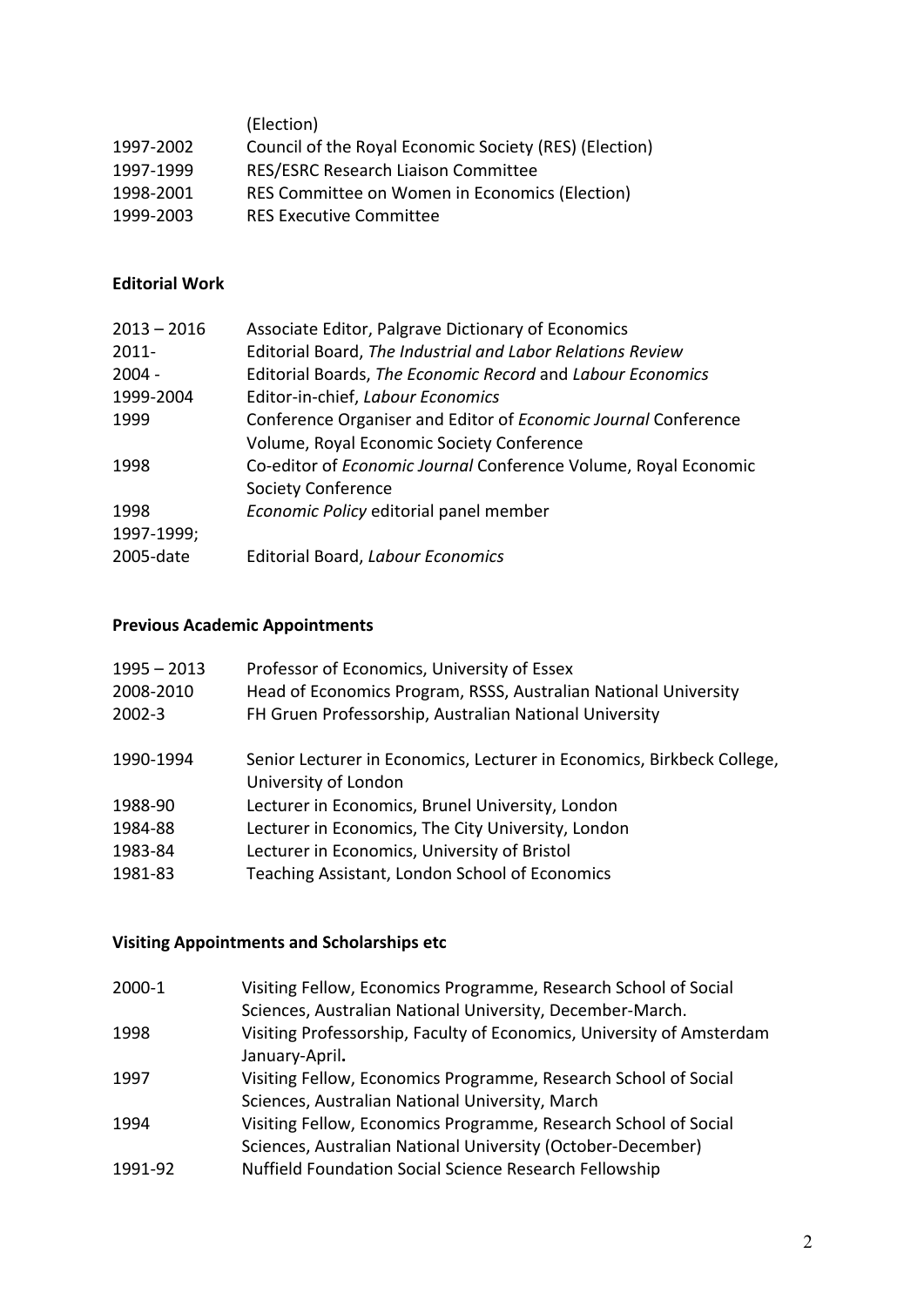| Visiting Fellow, Economics Programme, Research School of Social          |
|--------------------------------------------------------------------------|
| Sciences, Australian National University (July-August)                   |
| Visiting Scholar, Massachusetts Institute of Technology (MIT),           |
| Cambridge USA (Jan-August)                                               |
| Visiting Fellow, Research School of Social Sciences, Australian National |
| University (June-September)                                              |
| Visiting Fellow, Research School of Social Sciences, Australian National |
| University, (July-September)                                             |
| Visiting Research Scholar, Reserve Bank of Australia (July-September)    |
|                                                                          |

#### **Invited Lectures**

| 2018 | Keynote address, BCEC and Women in Economics Network, Curtin<br>University, February.                                                                                |
|------|----------------------------------------------------------------------------------------------------------------------------------------------------------------------|
| 2017 | Joseph Fisher Annual Lecture, University of Adelaide, 8 June, 'Choosing<br>to Compete: How Different are Men and Women?'                                             |
| 2016 | Keynote speaker, Australian Conference of Economists, Flinders<br>University, 13 July.                                                                               |
| 2016 | Keynote speaker, 'Single-sex classes: Do they affect economic<br>outcomes?' Biennial Educators' Conference Real Girls Real Women,<br>Rydges Hotel, Brisbane, 24 May. |
| 2015 | Keynote speaker, 8 <sup>th</sup> Australasian Public Choice Conference, QUT,<br>Brisbane, 3/4 December.                                                              |
| 2015 | 25 <sup>th</sup> Colin Clark Memorial Lecture, University of Queensland, 18<br>November, 'Gender in Economics: A Story in the Making'.                               |
| 2015 | Invited Panellist, Australian Conference of Economists, Brisbane, July<br>2015 (Young Economists' Debate; Behavioural Economics and Public<br>Policy).               |
| 2015 | Keynote speaker, 2 <sup>nd</sup> MERIT (Monash Experimental Research Insights<br>Team) Conference on Field Experiments, March 20, Monash University,<br>Melbourne    |
| 2014 | Keynote speaker, Asia Pacific Meeting of the Economic Science<br>Association, Auckland, New Zealand, February 19 - 22.                                               |
| 2014 | Invited Speaker: Conference on 'Cooperation and Conflict in the<br>Family', UNSW, Sydney, February 2-5.                                                              |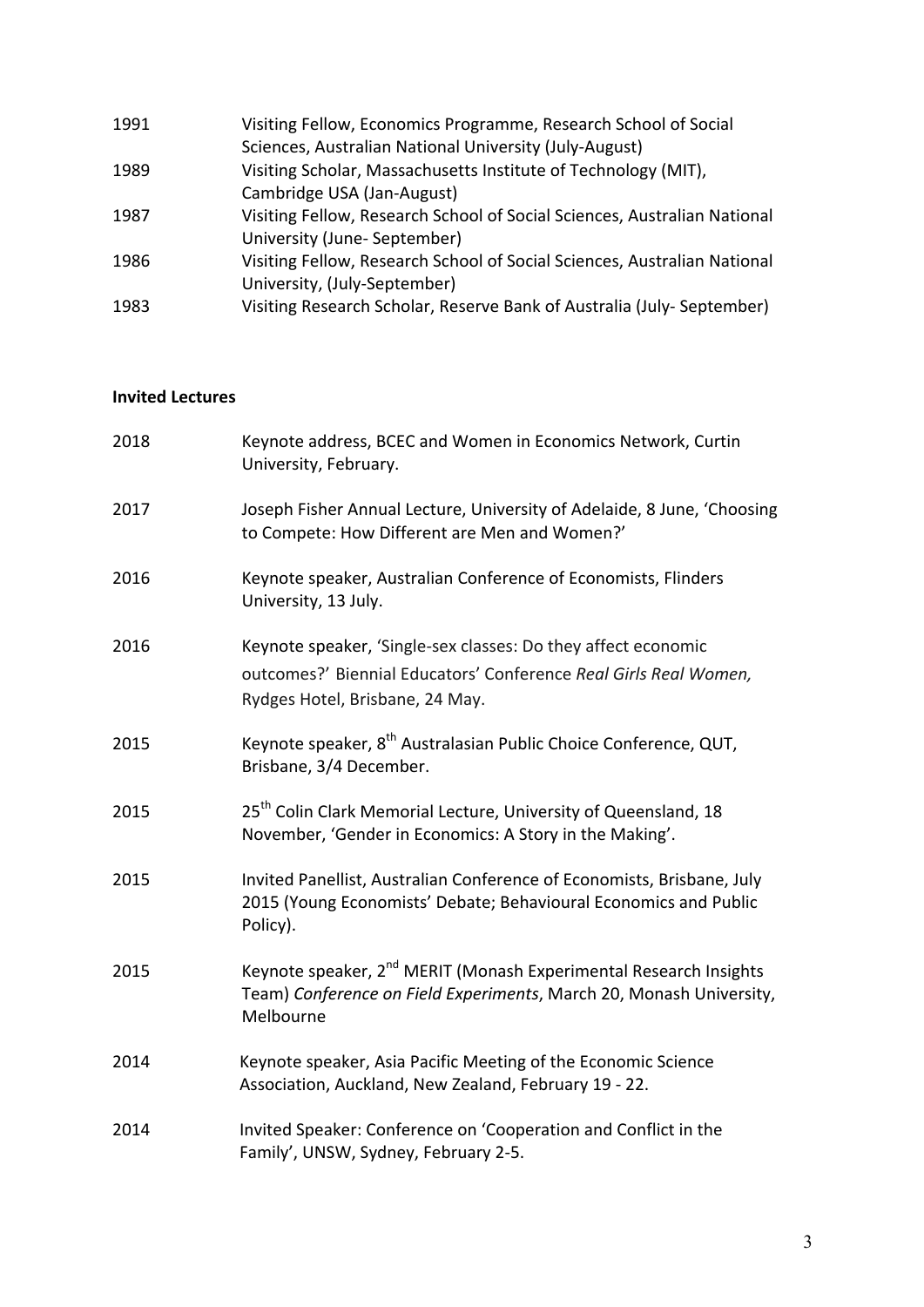| 2013 | Invited Panellist, The State of Today. Sustaining Women in Business<br>Annual Conference, Le Montage, Sydney, 30-31 October.                                                                                                |
|------|-----------------------------------------------------------------------------------------------------------------------------------------------------------------------------------------------------------------------------|
| 2013 | Invited Talk: Wage Determination. European Association of Labour<br>Economists' Memorial Session. Annual Meetings, Turin, 19-21<br>September 2013.                                                                          |
| 2013 | Keynote Lecture: Can Risk-taking Preferences be Modified? Some<br>Experimental Evidence. Venice Summer Institute Workshop on<br>'Determinants of Gender Gaps: Institutional Design and Historical<br>Factors', 22 -23 July. |
| 2008 | Presidential Address: Gender and Competition. European Association of<br>Labour Economists Annual Meeting, Amsterdam, September 19-20.                                                                                      |
| 2007 | Keynote Lecture, Nordic Summer Institute in Labour Economics, June 7-<br>9, Helsinki.                                                                                                                                       |
| 2007 | Keynote Lecture, Australian Labour Markets Workshop, Melbourne<br>University, 8-9 February 2007.                                                                                                                            |
| 2005 | Keynote Lecture, Australian Health Economics Conference, 29-30<br>September 2005, Auckland.                                                                                                                                 |
| 2005 | Keynote Lecture, 34 <sup>th</sup> Annual Conference of Economists, Melbourne,<br>26-8 September 2005.                                                                                                                       |
| 2004 | Keynote Lecture, LACEA conference of the Network on Inequality and<br>Poverty, Buenos Aires, November 25th 2004.                                                                                                            |
| 2002 | Keynote Lecture, Australian Labour Markets Workshop, Brisbane<br>December 2002.                                                                                                                                             |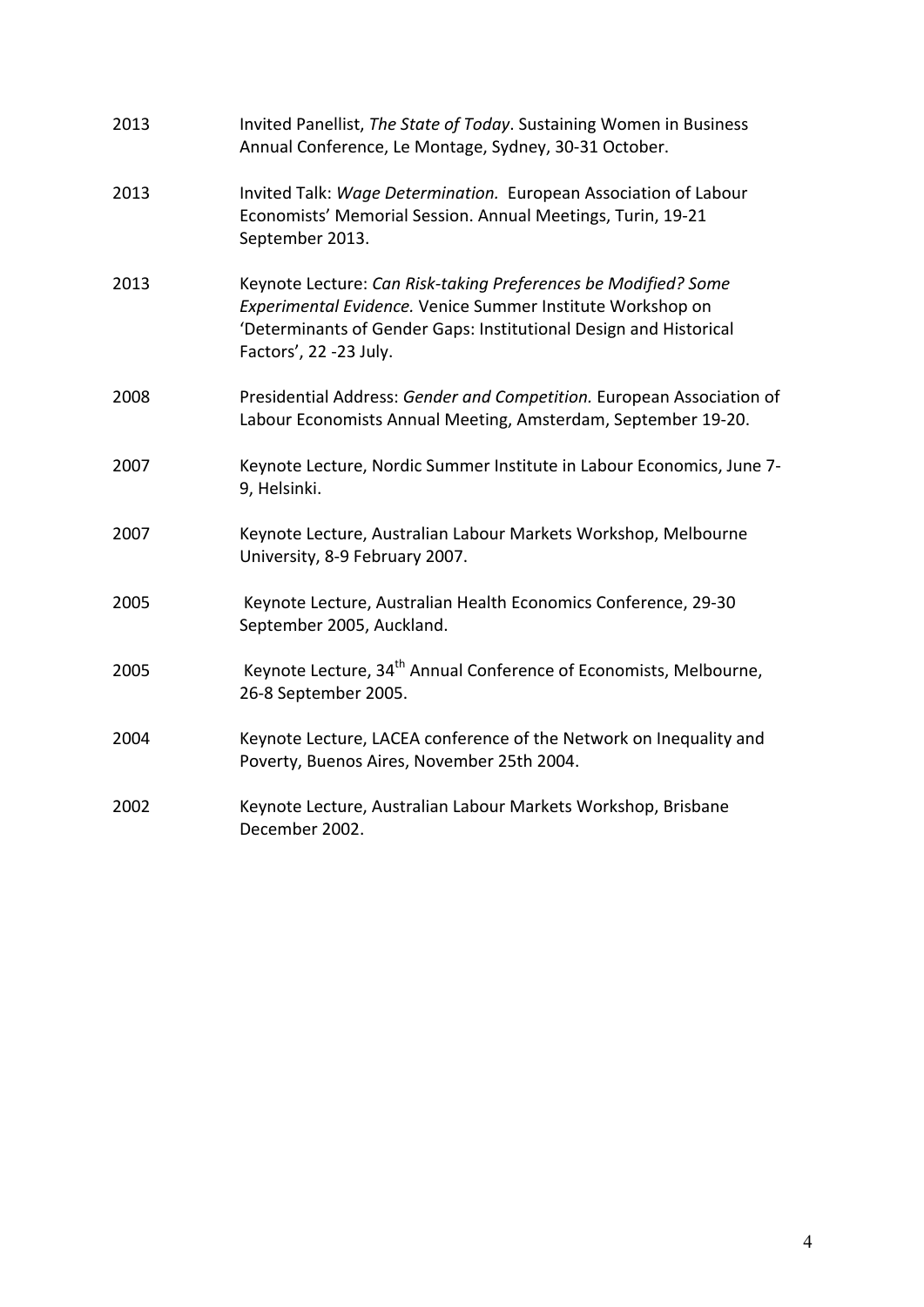## **Working Papers**

- 2017 "Do Single-Sex Classes Affect Exam Scores? An Experiment in a Coeducational University" (with Patrick Nolen and Lina Cardona Sosa). Currently undergoing 2<sup>nd</sup> 'revise and resubmit' for *Journal of Public Economics.*
- 2017 'Trade unions and the welfare of rural-urban migrant workers in China' (with Richard Freeman, Xin Meng and James Zhang). Under revision.

### **Publications**

**Refereed Articles** (downloadable at: http://ideas.repec.org/e/pbo47.html)

| 2018 | 'Gender Differences in Willingness to Compete: The Role of Culture and<br>Institutions' (with Elliott Fan, Xin Meng and Dandan Zhang). Forthcoming,<br>The Economic Journal.                                                                                                                                                                                                                     |
|------|--------------------------------------------------------------------------------------------------------------------------------------------------------------------------------------------------------------------------------------------------------------------------------------------------------------------------------------------------------------------------------------------------|
| 2018 | 'Performance in Mixed-sex and Single-sex Competitions: What We Can<br>Learn from Speedboat Races in Japan' (with Eiji Yamamura). Forthcoming,<br>Review of Economics and Statistics.                                                                                                                                                                                                             |
| 2016 | 'Gender in Economics: A Story in the Making'. 25th Colin Clark Memorial<br>Lecture, University of Queensland. Economic Analysis and Policy, 51 (1),<br>122-129.                                                                                                                                                                                                                                  |
| 2015 | 'Trade Unions, Economic Behavior of'. In: James D. Wright (editor-in-chief),<br>International Encyclopedia of the Social & Behavioral Sciences, 2nd edition,<br>Vol 24. Oxford: Elsevier. pp. 497-502.                                                                                                                                                                                           |
| 2014 | 'Gender differences in risk aversion: Do single-sex environments affect their<br>development?'(with Cardona-Sosa, L., Nolen, P.) Journal of Economic<br>Behavior & Organization, Volume 99, 126 - 154, March. See:<br>http://www.sciencedirect.com/science? ob=ArticleListURL& method=list& ArticleListID=-<br>662235509&_sort=r&_st=13&view=c&md5=50f0e8e5d68c0501c4205d2fa2ee40bd&searchtype=a |
| 2014 | 'Wage Determination and Imperfect Competition'. Labour Economics.<br>Vol 30, October 2014, Pages 53-58.<br>See:http://www.sciencedirect.com/science/article/pii/S0927537114000839                                                                                                                                                                                                                |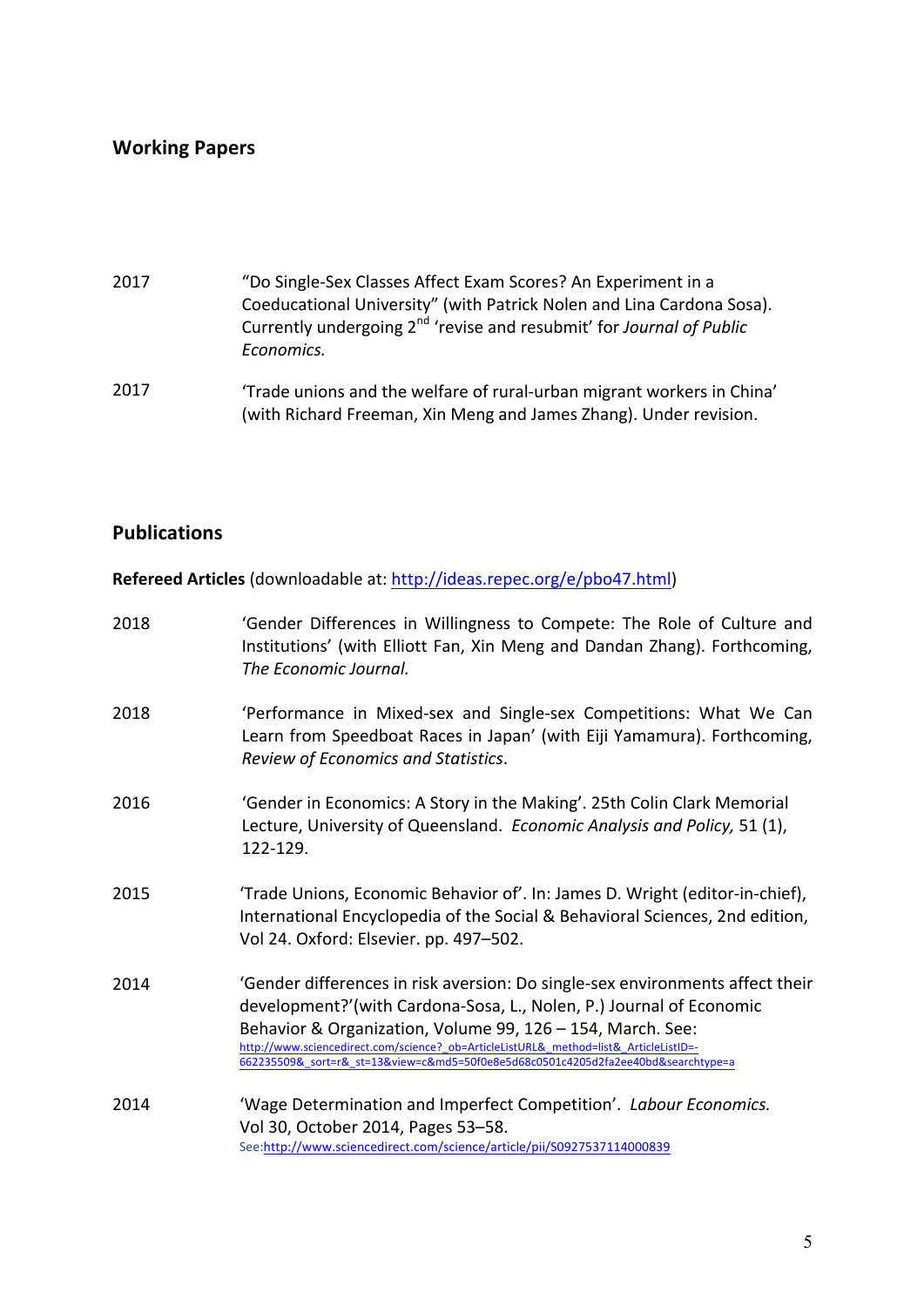| 2014 | 'Can Risk-taking Preferences be Modified? Some Experimental Evidence'<br>(with Patrick Nolen). CESifo Economic Studies.<br>first published online July 14, 2014 doi:10.1093/cesifo/ifu018<br>http://cesifo.oxfordjournals.org/search?fulltext=alison+booth&submit=yes&x=12&y=7 |
|------|--------------------------------------------------------------------------------------------------------------------------------------------------------------------------------------------------------------------------------------------------------------------------------|
| 2013 | 'Inequality in Vietnamese Urban-Rural Living Standards, 1993-2006' (with<br>Huong Le). Review of Income and Wealth. Article first published online: 12<br>JUN 2013. DOI: 10.1111/roiw.12051                                                                                    |
| 2013 | 'Cognitive Skills, Gender and Risk Preferences' (with Pamela Katic). The<br>Economic Record. vol. 89, no. 284, pp. 19-30.                                                                                                                                                      |
| 2013 | 'Part-time Jobs: What Women Want?' (with Jan van Ours). Journal of<br>Population Economics, 26, 263-283.                                                                                                                                                                       |
| 2012 | 'Salience, Risky Choices and Gender' (with Patrick Nolen). Economics Letters,<br>117 (2012) 517-520                                                                                                                                                                            |
| 2012 | 'Monetary Transfers From Children and the Labour Supply of Elderly<br>Parents: Evidence from Vietnam' (with Ha Nguyen and Amy Liu) Journal of<br>Development Studies, 48 (8), 1177-1191, August.                                                                               |
| 2012 | 'Does Racial and Ethnic Discrimination Vary Across Minority Groups?<br>Evidence from a Field Experiment,' (with Andrew Leigh and Elena<br>Varganova). Oxford Bulletin of Economics and Statistics, 74(4), August, 547-<br>573 (Online 5 Sept 2011.)                            |
| 2012 | 'Gender Differences in Risk Behaviour: Does Nurture Matter?' (with Patrick<br>Nolen). Economic Journal. vol. 122, no. 668 (Feb 2012), pp. F56-F78.                                                                                                                             |
| 2012 | 'Choosing to compete: How different are girls and boys?' (with Patrick<br>Nolen). Journal of Economic Behavior and Organization, vol 81, pp.542 -<br>555.                                                                                                                      |
| 2011 | 'Estimating the Wage Elasticity of Labour Supply to a Firm: What Evidence is<br>there for Monopsony?' (with Pamela Katic). Economic Record. 87, No. 278,<br>September, 2011, 359-369.                                                                                          |
| 2011 | 'A Long-Run View of the University Gender Gap in Australia' (with H-J Kee)<br>Australian Economic History Review. Vol. 51, No. 3, pp. 254-276. November.                                                                                                                       |
| 2011 | 'Men at Work in a Land Down-under: Testing Some Predictions of Human<br>Capital Theory' (with Pamela Katic). British Journal of Industrial Relations, 49<br>$(1)$ , 1-24. March.                                                                                               |
| 2010 | 'Education, Matching and the Allocative Value of Romance' (with Melvyn                                                                                                                                                                                                         |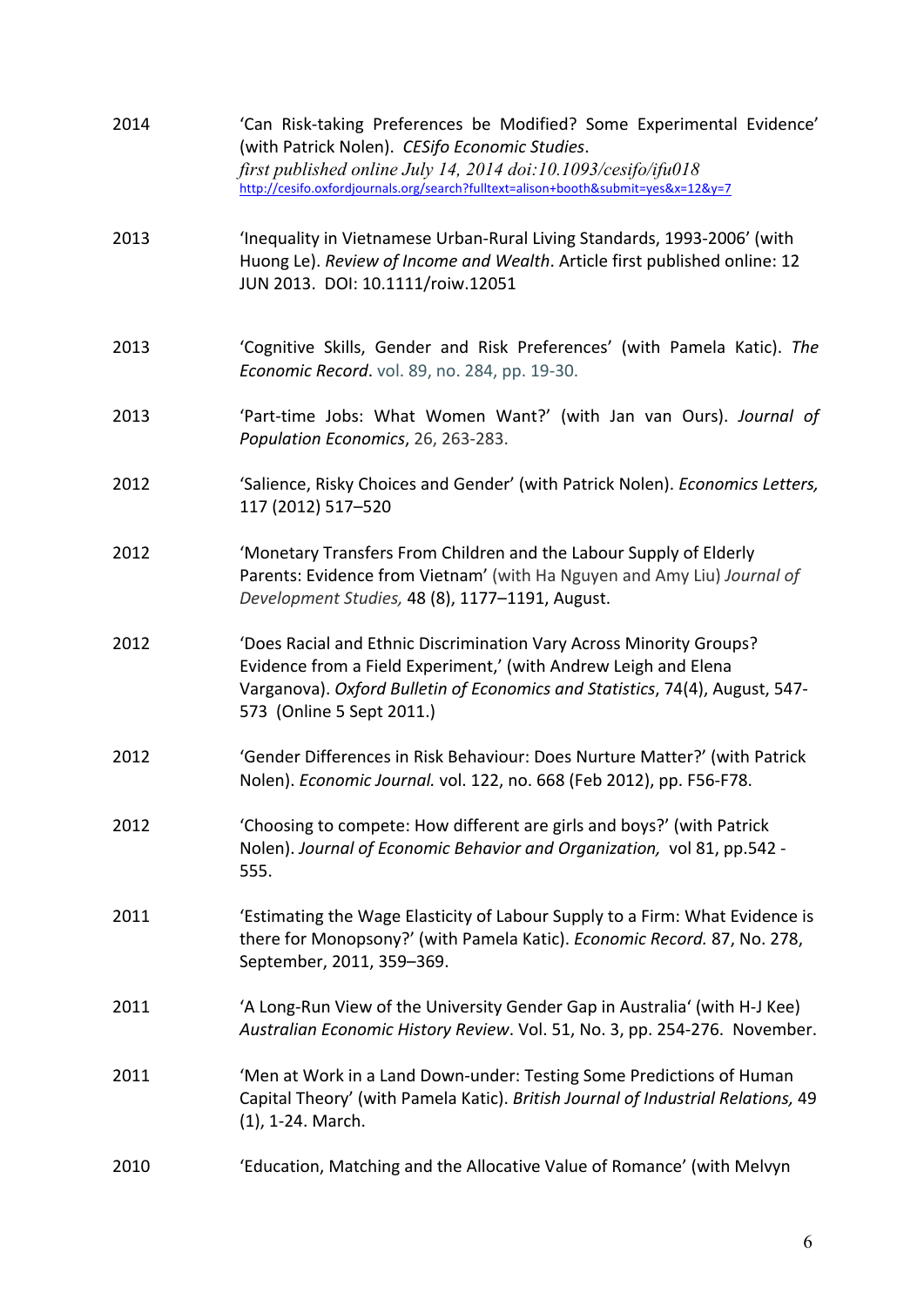|      | Coles). Journal of the European Economic Association, 8(4), June, 744-775.                                                                                                                             |
|------|--------------------------------------------------------------------------------------------------------------------------------------------------------------------------------------------------------|
| 2010 | 'Do Employers Discriminate by Gender? A Field Experiment in Female-<br>Dominated Occupations' (with Andrew Leigh). Economics Letters, 107 (2),<br>236-238.                                             |
| 2010 | 'Tax Policy and Returns to Education' (with Melvyn Coles). Labour<br>Economics. 17(1), 291-301.                                                                                                        |
| 2009 | 'Are there Asymmetries in the Effects of Training on the Conditional Male<br>Wage Distribution?' (with Wiji Arulampalam and Mark Bryan). Journal of<br>Population Economics, 23, pp 251 - 273.         |
| 2009 | 'Gender and Competition'. Labour Economics. 16 (6), 599-690, December.                                                                                                                                 |
| 2009 | 'Intergenerational Transmission of Fertility Patterns' (with Hiau Joo Kee).<br>Oxford Bulletin of Economics and Statistics. 71 (2), 183 - 208.                                                         |
| 2009 | 'Birth Order Matters: The Effect of Family Size and Birth Order on<br>Educational Attainment' (with Hiau Joo Kee). Journal of Population<br>Economics, 22 (2), 367-397.                                |
| 2009 | 'Hours of Work and Gender Identity: Does Part-Time Work Make the<br>Family Happier?' (with Jan van Ours). Economica 76, No. 301, 176-<br>196.                                                          |
| 2008 | 'Marriage, Partnership and Sexual Orientation: A Study of British University<br>Academics and Administrators' (with Jeff Frank).<br>Review of Economics of the Household, 6 (4), December, pp 409-422. |
| 2008 | 'Economic Status and the Indigenous/Non-Indigenous Health Gap'<br>(with Nick Carroll). Economics Letters Vol. 99, pp 604-606.                                                                          |
| 2008 | 'Worker Heterogeneity, New Monopsony and Training' (with Gylfi Zoega).<br>Labour, Vol 22(2), pp247-270.                                                                                                |
| 2008 | 'Job Satisfaction and Family Happiness: The Part-time Work Puzzle'<br>(with Jan van Ours). The Economic Journal, Features, Vol. 118, No. 526,<br>pp F77-F99, February.                                 |
| 2008 | 'Back-to-front Down-under? Part-time/Full-time Wage Differentials in<br>Australia' (with Margi Wood). Industrial Relations, 47(1), pp114-135,<br>January.                                              |
| 2007 | 'A Microfoundation for Increasing Returns in Human Capital Accumulation<br>and the Under-Participation Trap' (with Melvyn Coles).                                                                      |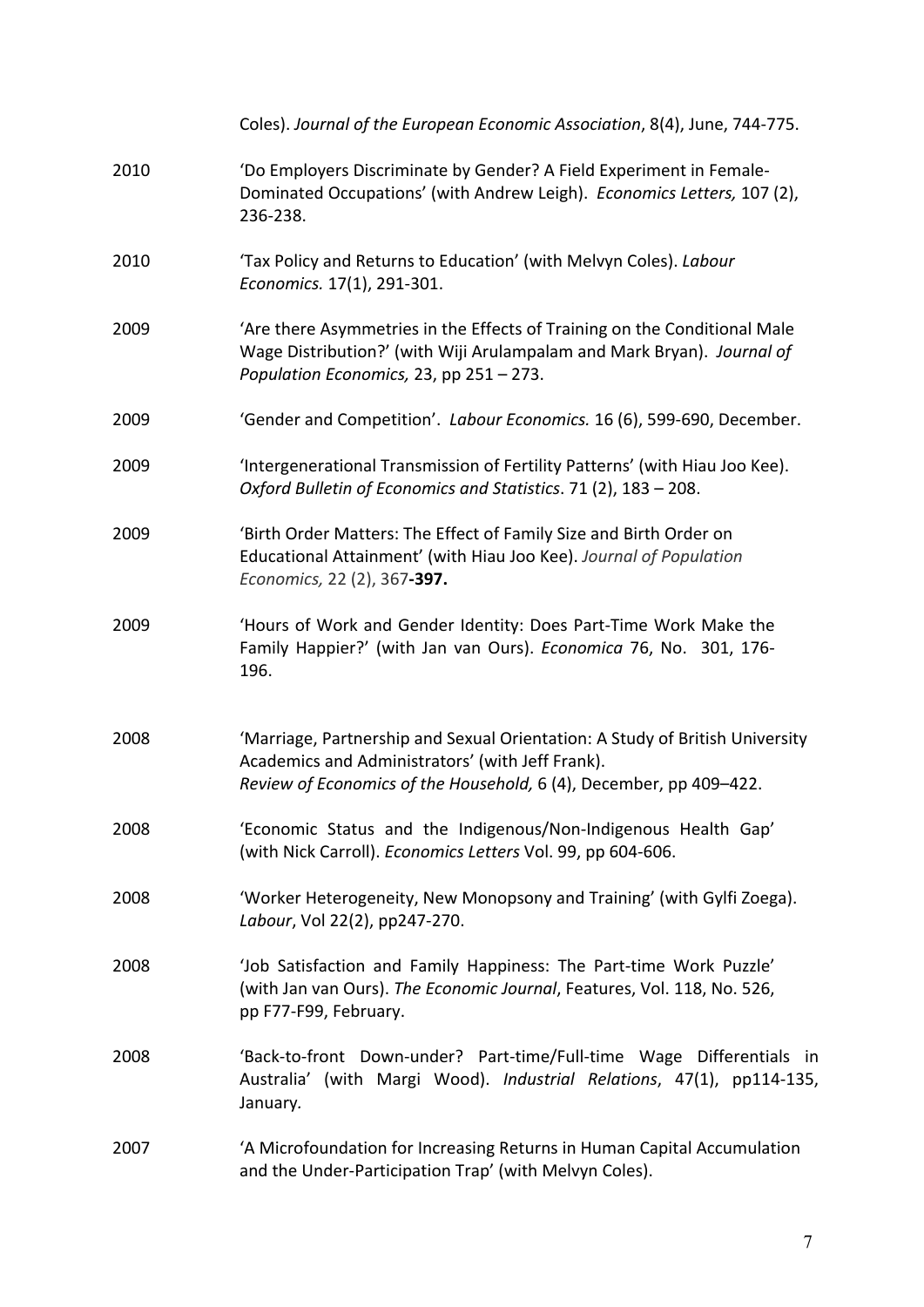*European Economic Review.* 51 (7), October, 1661-1681. 2007 **The Glass Ceiling in Europe: Why Are Women Doing Badly in the Labour** Market?' Swedish Economic Policy Review, Vol. 14 (1), pp 121-144. 2007 'Is There a Glass Ceiling over Europe? Exploring the Gender Pay Gap across the Wages Distribution' (with Wiji Arulampalam and Mark L Bryan). Industrial and Labor Relations Review, Vol. 60(2), January, pp.163-186. 2007 'Who Pays for General Training in Private Sector Britain?' (with Mark Bryan). *Research in Labor Economics,* Vol. 26, 83-121. 2007 Training, Minimum Wages and the Earnings Distribution' (with Mark Bryan), Chapter 12 in *Inequality and Poverty Re-examined*, S.P. Jenkins and J. Micklewright (eds), Oxford University Press, Oxford, 2007. 2007 'Workplace Training in Europe' (with Andrea Bassanini, Giorgio Brunello, Maria De Paola and Edwin Leuven). IZA Discussion Paper No. 1640. Chapters 8-12 of: Brunello, Garibaldi and Wasmer (eds.), *Education and* **Training in Europe, Oxford University Press.** 2006 'Oligopsony, Institutions and the Efficiency of General Training.' (with Marco Francesconi and Gylfi Zoega). Chapter 2 of *Labour Market Adjustments in* Europe (Proceedings of the 2004 ECB/CEPR Labour Market Workshop), Edward Elgar Publishers. Ed. J Messina, C. Michelacci, J Turunen and G Zoega, March. 2005 Testing Some Predictions of Human Capital Theory: New Training Evidence from Britain.' (with Mark Bryan). *Review of Economics and Statistics.* Vol. LXXXVII (2) p391-394, May. Reprinted in *Recent Advances in the Economics of Training*, edited Francis Green (2007), Edward Elgar. 2005 'Gender and Work-life Flexibility in the Labour Market' (with Jeff Frank). Chapter 2 in Diane M. Houston, editor, *Work-Life Balance in the Twenty-*First Century, Palgrave Macmillan, 2005. ISBN 1-4039-2062-1. 2005 'Outside Offers and The Gender Pay Gap: Empirical Evidence from The UK Academic Labour Market' (with David Blackaby and Jeff Frank), The *Economic Journal*, 115 (February), F81-F107. 2004 'Training in Europe', (with Wiji Arulampalam and Mark Bryan) *Journal of the European Economic Association,* April-May, 2, pp. 346-360. 2004 'The Union Membership Wage-Premium Puzzle: Is there a Free Rider Problem?' (with Mark L Bryan). *Industrial and Labor Relations Review*, Vol. 57, No. 3, April, pp. 401-421.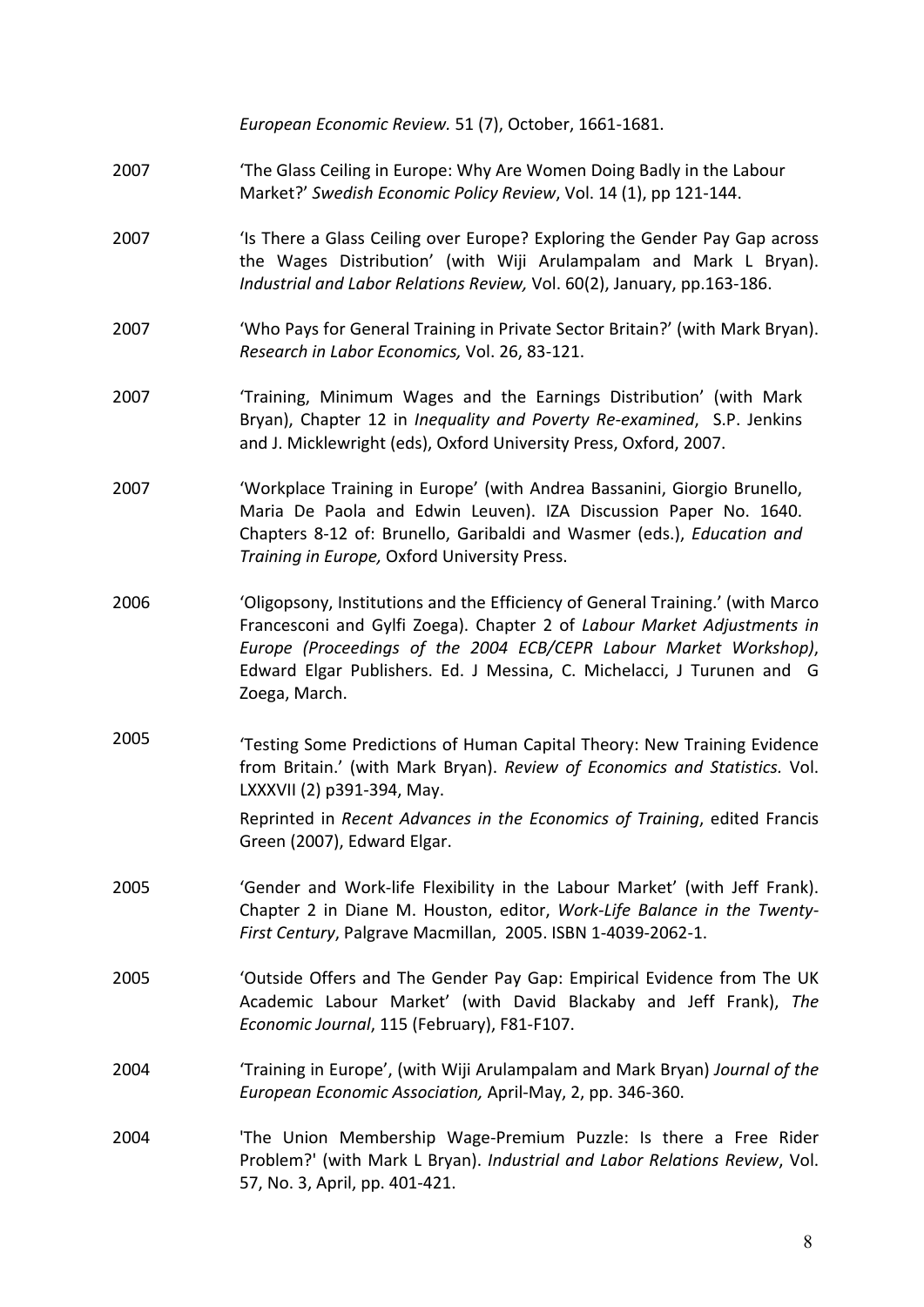| 2004 | 'Training and the New Minimum Wage', (with Wiji Arulampalam and Mark<br>Bryan), The Economic Journal, Vol. 114, No. 494, March, C87-C94.                                                                                                                                                                                  |
|------|---------------------------------------------------------------------------------------------------------------------------------------------------------------------------------------------------------------------------------------------------------------------------------------------------------------------------|
|      | Reprinted in Recent Advances in the Economics of Training, edited Francis<br>Green (2007), Edward Elgar.                                                                                                                                                                                                                  |
| 2004 | 'Is Wage Compression a Necessary Condition for Firm-financed General<br>Training?' (with Gylfi Zoega). Oxford Economic Papers, 56, pp.88-97.                                                                                                                                                                              |
| 2004 | 'Trade Union Presence and Employer-provided Training in Britain' (with<br>René Böheim) Industrial Relations, Vol. 43 (3), pp.520-545.                                                                                                                                                                                     |
|      | Reprinted in Recent Advances in the Economics of Training, edited Francis<br>Green (2007), Edward Elgar.                                                                                                                                                                                                                  |
| 2003 | 'Unions, Work-related Training and Wages: Evidence for British Men', (with<br>M Francesconi and G Zoega), Industrial and Labor Relations Review, Vol. 57,<br>No. 1, pp. 68-91.                                                                                                                                            |
| 2003 | 'On the Welfare Implications of Firing Costs' (with Gylfi Zoega). European<br>Journal of Political Economy. Vol. 19(4), pp. 759-775, November.                                                                                                                                                                            |
| 2003 | 'A Sticky Floors Model of Promotion, Pay, and Gender' (with M Francesconi<br>and J Frank), European Economic Review 47(2), pp. 295-322, April 2003.                                                                                                                                                                       |
| 2003 | 'Union Coverage and Non-standard Work in Britain' (with M. Francesconi).<br>Oxford Economic Papers, 55(3), pp.383-416. July.                                                                                                                                                                                              |
| 2003 | 'Labour as a Buffer: Do Temporary Workers Suffer?' (with M Francesconi<br>and J Frank), Chapter 3 of Institutions and Wage Formation in the New<br>Europe, (Proceedings of the 2002 ECB/CEPR Labour Market Workshop),<br>Edward Elgar Publishers. Ed. G Fagan, FP Mongelli and J Morgan. ISBN 1<br>84376-4326.            |
| 2003 | 'Trade Unions in Western Europe: An Over-view and Prospects for Social<br>Inclusion and Competence-Building', Chapter 11, pp.240-258, in Pedro<br>Conceição, Manuel V. Heitor and Bengt-Åke Lundvall (eds) Innovation,<br>Competence Building and Social Cohesion in Europe: Towards a Learning<br>Society, Edward Elgar. |
| 2002 | 'Introduction to the Symposium on Temporary Work' with J Dolado and J<br>Frank, June, The Economic Journal, 112, F181-F188, June.                                                                                                                                                                                         |
| 2002 | 'Temporary Jobs: Stepping Stones or Dead Ends?' with M Francesconi and J.<br>Frank, June, The Economic Journal, 112, F189-F213, June.                                                                                                                                                                                     |
|      | Reprinted in Segmented Labor Markets and Labor Mobility, edited Michael<br>Reich (2008), Edward Elgar.                                                                                                                                                                                                                    |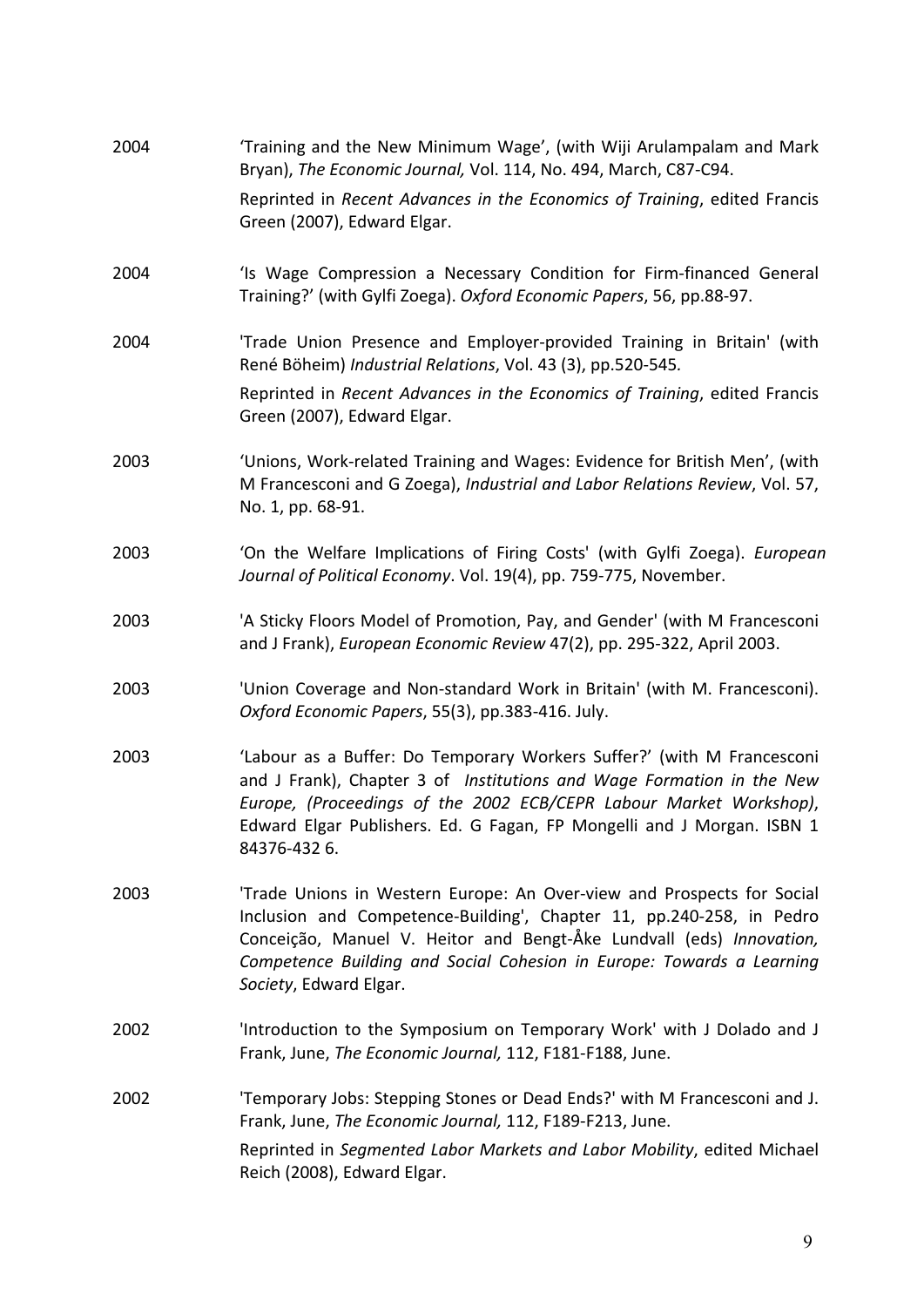| 2002 | 'Hiring and Firing: A Tale of Two Thresholds' (with Yu Fu Chen and Gylfi<br>Zoega), Journal of Labor Economics, 20(2), pp217-248, April, 2002.                                                                                                     |
|------|----------------------------------------------------------------------------------------------------------------------------------------------------------------------------------------------------------------------------------------------------|
| 2001 | 'The Economic Behavior of Trade Unions' in Section 3.4 Economics, The<br>International Encyclopedia of the Social & Behavioral Sciences. Oxford:<br>Elsevier Science Limited.                                                                      |
| 2001 | 'Learning and Earning: Do Multiple Training Events Pay? A Decade of<br>Evidence from a Cohort of Young British Men' (with Wiji Arulampalam),<br>Economica 68, No. 271, pp 379-400, August.                                                         |
| 2001 | 'What Do Unions Do in Europe?', Part II (with M Burda, L Calmfors, D<br>Checchi, R Naylor, J Visser) in Boeri, T., Brugiavini, A. and, L. Calmfors (eds.)<br>The Role of the Unions in the Twenty-first Century, Oxford University Press,<br>June. |
| 2000 | 'The Position of Women in UK Academic Economics' (with Jonathan Burton),<br>Economic Journal (Features Section), June, 110, F312-33.                                                                                                               |
| 2000 | 'Job Mobility in 1990s Britain: Does Gender Matter?' (with M Francesconi),<br>Research in Labor Economics, 19, pp 173-189.                                                                                                                         |
| 2000 | 'Unemployment Persistence' (with W Arulampalam and MP Taylor), Oxford<br>Economic Papers, 52, January, 24-50.                                                                                                                                      |
| 2000 | 'Persistence in Union Status: A Longitudinal Study of Young Men in Britain'<br>(with Wiji Arulampalam) Journal of Applied Econometrics, 15, August, 289-<br>310.                                                                                   |
| 1999 | 'Job Tenure and Job Mobility in Britain' (with M Francesconi and C Garcia-<br>Serrano), Industrial and Labor Relations Review, 53(1), October, pp 43-70.                                                                                           |
| 1999 | 'New Men and New Women? A Comparison of Paid Work Propensities from<br>a Panel Data Perspective' (with SP Jenkins and C Garcia-Serrano), Oxford<br>Bulletin of Economics and Statistics, 61(2), May 1999, pp 167-197.                              |
| 1999 | 'Earnings, Productivity and Performance-related Pay' (with Jeff Frank),<br>Journal of Labor Economics, 17(3) July, pp 447-463.                                                                                                                     |
| 1999 | 'Redundancy Pay, Unions and Employment' (with Andrew McCulloch), The<br>Manchester School, 67(3), pp 346-366, June.                                                                                                                                |
| 1999 | 'Do Quits Cause Under-Training?' (with G Zoega), Oxford Economic Papers,<br>51, pp 374-386, February.                                                                                                                                              |
| 1998 | 'Training and Labour Market Flexibility: Is there a Trade-off?' (with W                                                                                                                                                                            |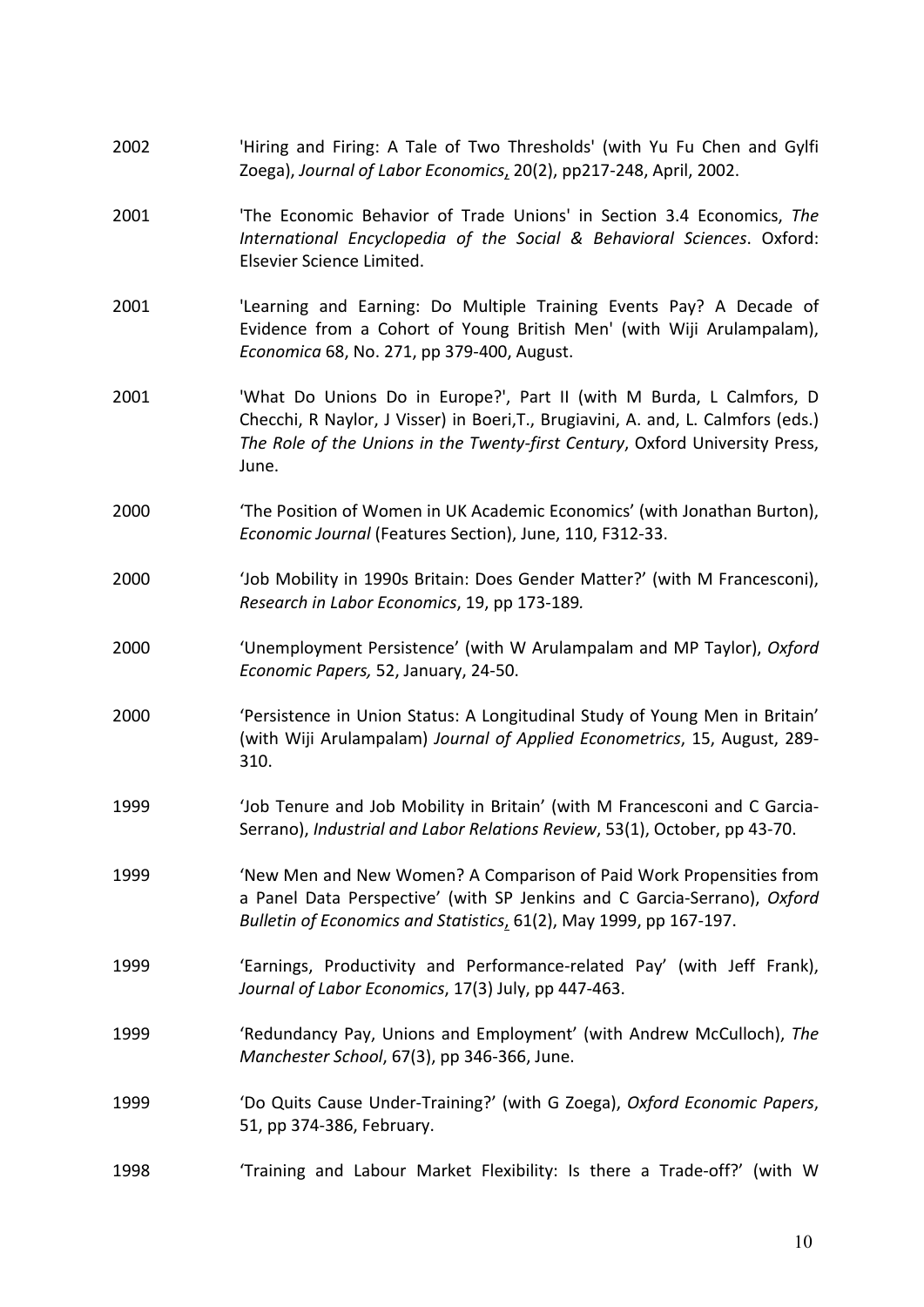|      | Arulampalam), The British Journal of Industrial Relations, December 1998,<br>36(4) pp521-536.                                                                                                                                           |
|------|-----------------------------------------------------------------------------------------------------------------------------------------------------------------------------------------------------------------------------------------|
| 1998 | 'Unions and Efficient Training' (with Monojit Chatterji), March 1998, The<br>Economic Journal, 108, 328-43.                                                                                                                             |
|      | Reprinted in Recent Advances in the Economics of Training, edited Francis<br>Green (2007), Edward Elgar.                                                                                                                                |
| 1998 | 'Labour Market Flexibility and Skills Acquisition; Is there a Trade-off?' ' (with<br>W Arulampalam), Chapter 5 in AB Atkinson and John Hills (eds) Exclusion,<br>Employment and Opportunity, CASE, LSE, February.                       |
| 1997 | 'Work-related Training and Earnings Growth for Young Men in Britain' (with<br>W Arulampalam and P Elias) Research in Labor Economics, 16, 119-147, Fall.                                                                                |
| 1997 | 'An Analysis of Firing Costs and their Implications for Unemployment Policy',<br>pp 359-388, in D Snower and G de la Dehesa (eds) Unemployment Policy,<br>Cambridge University Press.                                                   |
| 1997 | 'Who gets over the Training Hurdle? A Study of the Training Experiences of<br>Young men and Women in Britain' (with Wiji Arulampalam), Journal of<br>Population Economics 10(2), pp197-217.                                             |
| 1997 | 'Why Do Young Men Join Unions? A Longitudinal Study' (with W<br>Arulampalam), pp 190-201 in P.Gregg (ed) Jobs, Wages and Poverty:<br>Patterns of Persistence and Mobility in the New Flexible Labour Market, LSE.                       |
| 1996 | 'Seniority, Earnings and Unions' (with Jeff Frank), Economica 63, November,<br>pp 673-686.                                                                                                                                              |
| 1996 | 'On Apprenticeship Qualifications and Labour Mobility', (with Steve<br>Satchell), Chapter 12 in AL Booth and DJ Snower (eds) Acquiring Skills:<br>Market Failures, their Symptoms, and Policy Responses, Cambridge<br>University Press. |
| 1996 | 'British PhD Completion Rates: Some Evidence from the 1980s' (with S.<br>Satchell) Higher Education Review 28(2), Spring.                                                                                                               |
| 1995 | 'Layoffs with Payoffs: A Bargaining Model of Union Wage and Severance<br>Payments', Economica, 62, November, pp 551-64.                                                                                                                 |
| 1995 | 'Union Membership and Wage Bargaining when Membership is not<br>Compulsory' (with Monojit Chatterji), The Economic Journal, March, pp 345-<br>360.                                                                                      |
|      | Reprinted 2002 in The Economics of Labor Unions, Vols I and II, Edward Elgar<br>Publishing.                                                                                                                                             |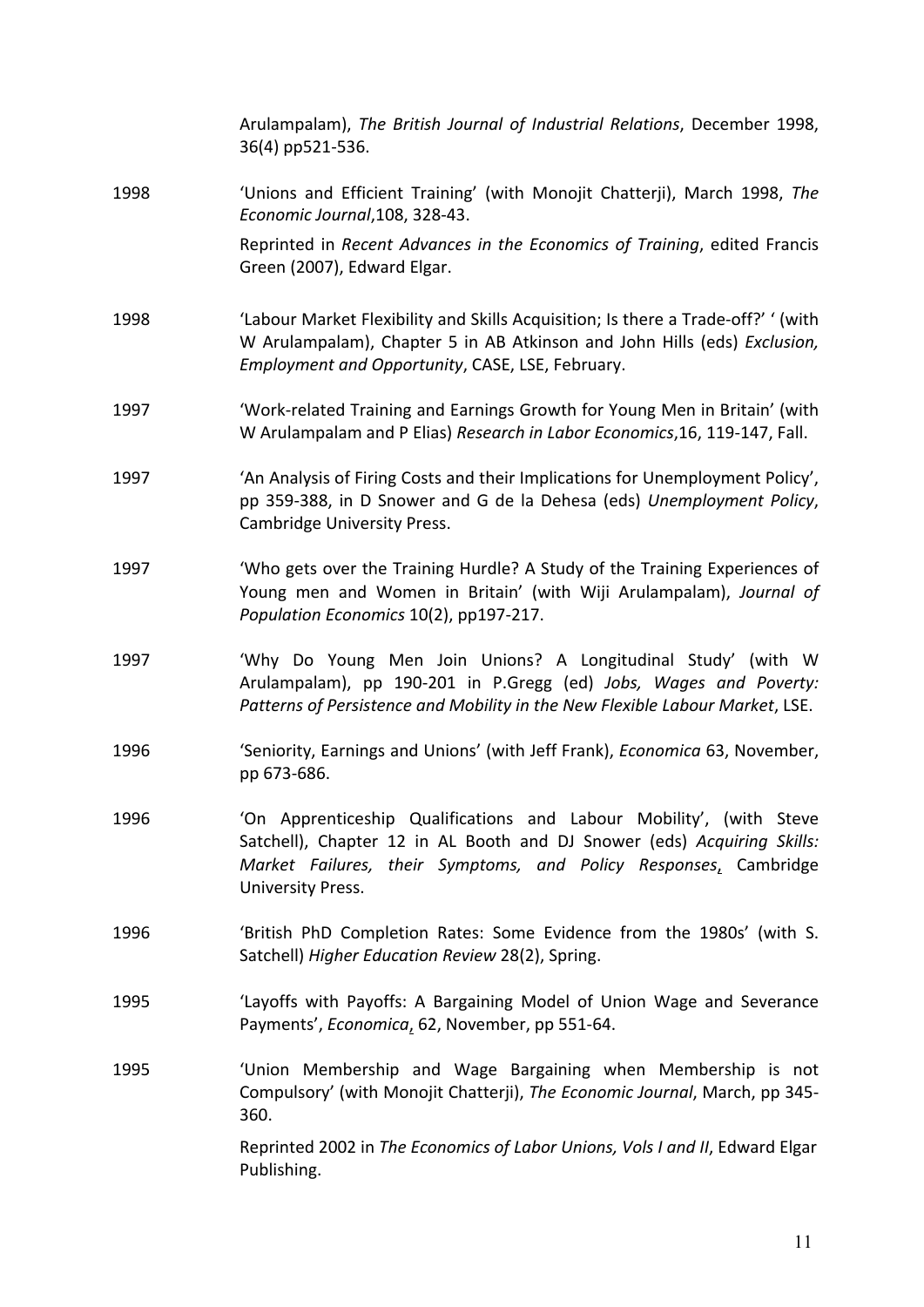- 1995 The Hazards of Doing a PhD: An Analysis of Completion and Withdrawal Rates of British PhDs in the 1980s', The Journal of the Royal Statistical *Society*, Series A, pp 297-318.
- 1994 'Apprenticeships and Job Tenure: A Competing Risks Model with Timevarying Covariates' (with Stephen Satchell) Oxford Economic Papers, October, 46, pp 676-695.
- 1993 'Employment and Length of the Working Week in a Unionised Economy in which Hours of Work Influence Productivity' (with M Ravallion) The *Economic Record* 69, 428-36.
- 1993 'Reputation, Membership and Wages in an Open Shop Trade Union' (with M. Chatterji) *Oxford Economic Papers* 45(1) 23-41.
- 1993 'Private Sector Training and Graduate Earnings' *Review of Economics and Statistics*, 75, 164-70.
- 1992 'Youth Training in the United States, Britain and Australia', (with H Tan, B Chapman and C Peterson) *Research in Labor Economics*, 13, 63-99.
- 1991 'Job-related Formal Training: Who Receives it and What is it Worth?' Oxford *Bulletin of Economics and Statistics* 53(3) pp 281-94, August. Reprinted in O Ashenfelter and RJ Lalonde (eds) The Economics of Training, 1996, Edward Elgar.
- 1991 'What Do Unions Do Now? A Study of the Provision by British Trade Unions of Benefits and Services to their Members '*Labor Studies Journal* 16(2) pp 50-64, Summer.
- 1990 **Strikes** with Asymmetric Information: Theory and Evidence' (with Robert Cressy) *Oxford Bulletin of Economics and Statistics* 52(3), pp 269-292, August.
- 1989 'Reductions in Hours and Employment: What Do Union Models Tell Us?' (with Fabio Schiantarelli) in R E Hart (ed) Employment, Unemployment and **Labor Utilization, Allen and Unwin.**
- 1989 **The Bargaining Structure of British Establishments' The British Journal of** *Industrial Relations* 27(2) pp 225-234, July.
- 1989 'Redundancy Payments and Firm-specific Training' (with Monojit Chatterii) *Economica* 56 pp 505-521, November.
- 1987 'Extra-statutory Redundancy Payments in Britain' The British Journal of *Industrial Relations* 25(3) pp 401-418, November.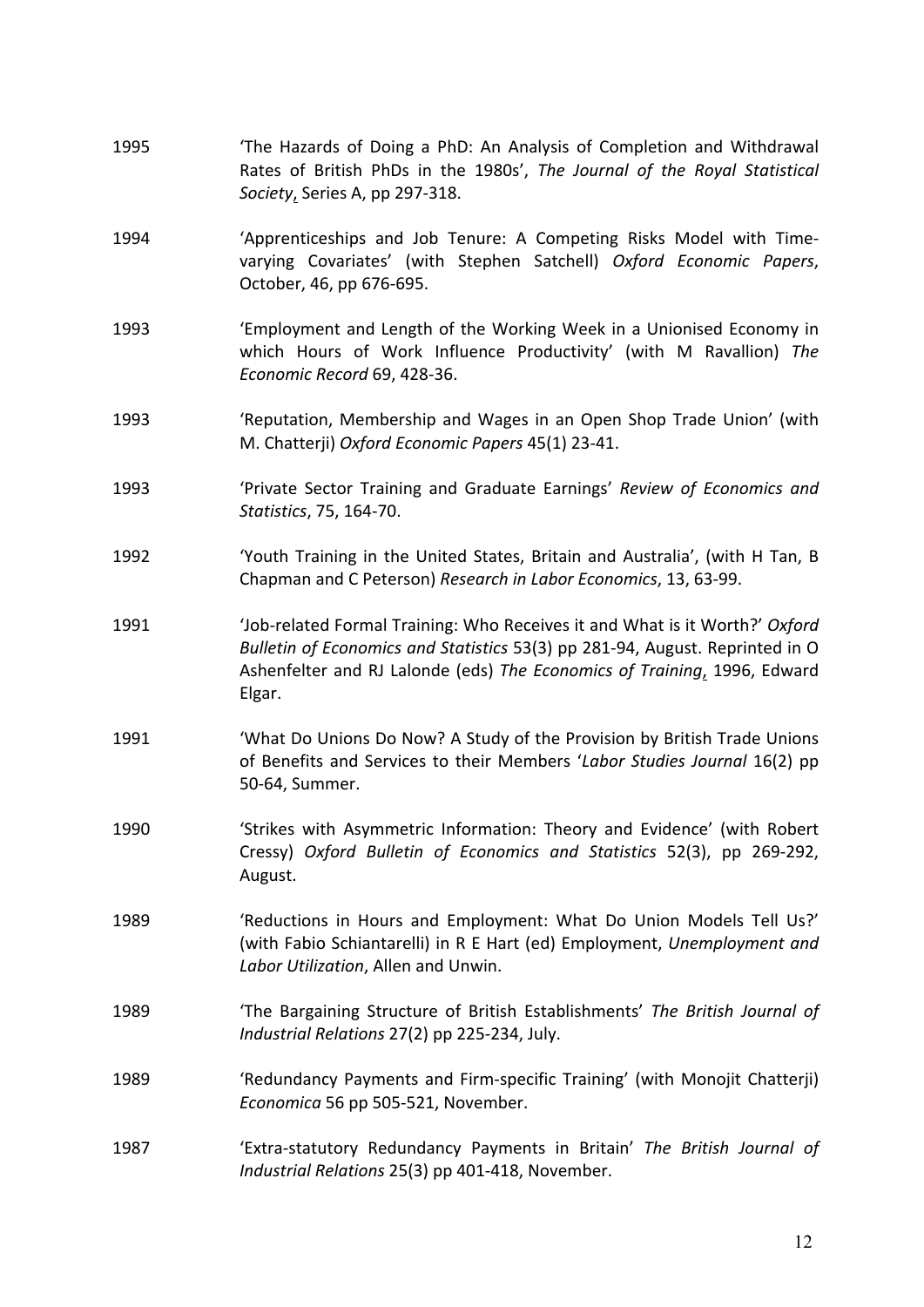| 1987 | 'The Employment Effects of a Shorter Working Week' (with Fabio<br>Schiantarelli) Economica 54(2) pp 237-248, May.                            |
|------|----------------------------------------------------------------------------------------------------------------------------------------------|
|      | Reprinted 2002 in The Economics of Labor Unions, Vols I and II, Edward Elgar<br>Publishing.                                                  |
| 1986 | 'Estimating the Probability of Trade Union Membership: A Study Men and<br>Women in Britain' Economica 53(1) pp 41-61, February.              |
| 1985 | 'The Free Rider Problem and a Social Custom Theory of Trade Union<br>Membership' The Quarterly Journal of Economics 99 pp 253-261, February. |
|      | Reprinted 2002 in The Economics of Labor Unions, Vols I and II, Edward Elgar<br>Publishing.                                                  |
| 1984 | 'A Public Choice Model of Trade Union Behaviour and Membership' The<br>Economic Journal 94(4) pp 883-896, December.                          |
| 1983 | 'A Reconsideration of Trade Union Growth in the United Kingdom' The<br>British Journal of Industrial Relations 21(3) November.               |
| 1979 | 'The Effects of Housing Policies on Real Income Distribution' The Australian<br>Quarterly 51 June.                                           |

#### **Refereed Books**

| 2002 | The Economics of Labor Unions, Vols I and II (editor AL Booth), Edward<br>Elgar Publishing.                                       |
|------|-----------------------------------------------------------------------------------------------------------------------------------|
| 1995 | The Economics of the Trade Union, Cambridge University Press.<br>Reprinted 2002.                                                  |
| 1996 | Acquiring Skills: Market Failures, their Symptoms, and Policy Responses<br>(edited with Dennis Snower) Cambridge University Press |

## **Refereed Encyclopedia Entry**

2002 2015 'Trade Unions, Economic Behavior of'. International Encyclopedia of the *Social and Behavioral Sciences,* 1<sup>st</sup> edition, Oxford: Elsevier. Article revised for the 2<sup>nd</sup> edition, forthcoming 2015.

#### **Non-refereed Publications**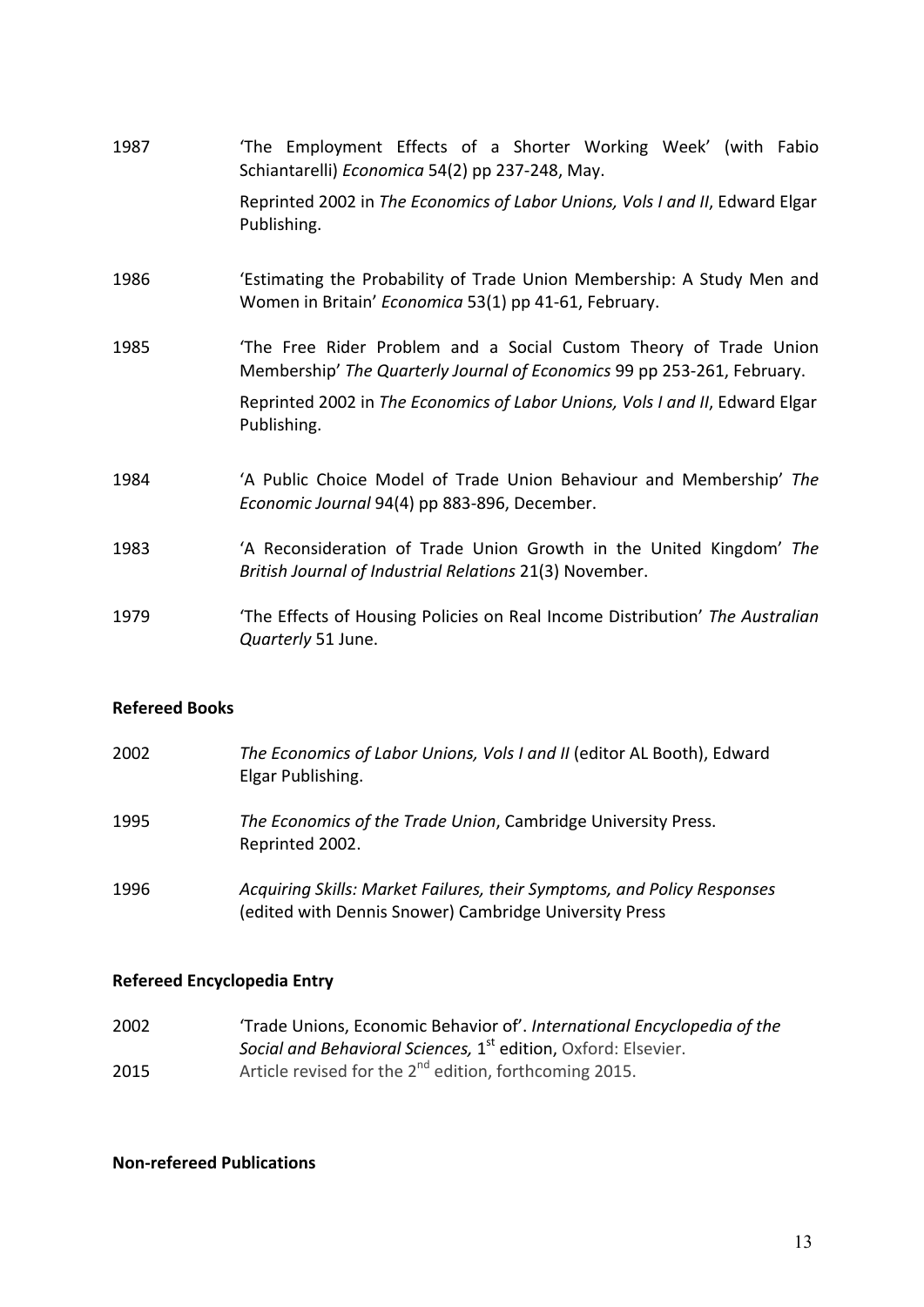| 2014 | 'The Crass Ceiling: Why Does Discrimination Persist?' in Anne Summers |
|------|-----------------------------------------------------------------------|
|      | Reports, June, pp 88-91.                                              |
| 2009 | 'Gender Differences in Risk Behaviour: An Overview' (with Patrick     |
|      | Nolen). Australasian Science, July, pp 345-348.                       |

# **Reports**

| 1999 | The Position of Women in UK Academic Economics (with Jonathan             |
|------|---------------------------------------------------------------------------|
|      | Burton), Report for the Royal Economic Society Committee on Women         |
|      | in Economics.                                                             |
| 1995 | An Analysis of Market Failure in the Development Market (with Dennis      |
|      | Snower), report for the Employment Department.                            |
| 1991 | Youth Training in the United States, Britain and Australia (1991) (with H |
|      | Tan, B Chapman and C Peterson) Report Number R-4022-ED The RAND           |
|      | Corporation, Santa Monica.                                                |

#### **Research Grants and Awards**

| 2013-2017 | Australian Research Council Discovery Project<br>for<br>Grant<br>CI.<br>DP130103580. 'Optimal taxation when the allocation of time matters'.<br>\$178,886. With Maria Racionero and Pierre Pestieau                                                           |
|-----------|---------------------------------------------------------------------------------------------------------------------------------------------------------------------------------------------------------------------------------------------------------------|
| 2010-2014 | CI for Australian Research Council Discovery Project Grant DP1094021.<br>'Taxation, family policy and pension reform in an uncertain economy'.<br>\$580,000. With P. Apps, R. Breunig, R. Rees and A. van Soest.                                              |
| 2008-2010 | Principal CI for Australian Research Council Discovery Project Grant<br>DP0878205 'Work-related Training in Australia'. \$142,379.                                                                                                                            |
| 2005-2008 | CI for Australian Research Council Discovery Project Grant DP0556740<br>'Modelling the Labour Market and the Impact of the Tax-benefit System<br>on Employment and GDP'. \$319,000. With Profs. P. Apps and R. Rees.                                          |
| 2004      | British Government Intellectual Diplomacy Award, The British Embassy,<br>Buenos Aries, Argentina.                                                                                                                                                             |
| 2004-2006 | Principal CI for Australian Research Council Discovery Project Grant<br>DP0449887 'Modelling the Impact of Home and Market Productivities<br>on Employment Status, Part-time and Full-time Wages and Household<br>Formation'. \$280,000. With Prof. M. Coles. |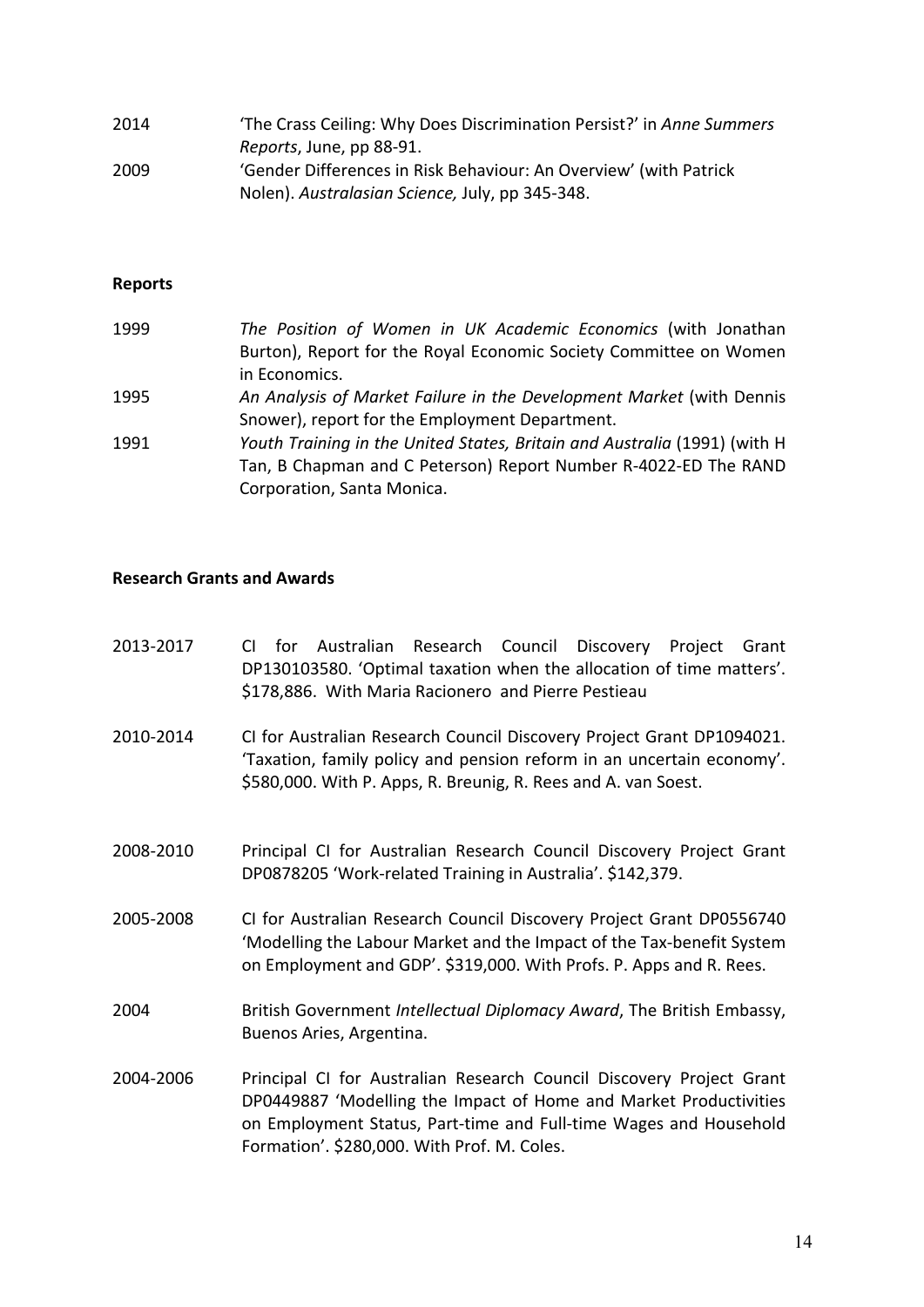- 2003 Entry in *Who's Who in Economics,* eds. M Blaug and HR Vane, 4<sup>th</sup> Edition, Edward Elgar Publishing.
- 2002-2003 Principal Investigator (PI) for Leverhulme Trust Award F/00213/H 'Training in Europe: Its Causes and Consequences', £57,436, with W Arulampalam and ML Bryan, April 2002 - December 2003.
- 2000-2002 Principal Investigator (PI) for Leverhulme Trust Award F/00213C 'Workrelated Training and Wages of Union and Non-union Workers in Britain', £67,031.
- 2000-2003 PI for European Commission, Marie Curie Training Site for 48 Research Fellow Months for Economics Doctoral Students, Award No. MCFH-1999-00386.
- 1999-2001 PI for ESRC 'Future of Work' Programme, 'Flexible Employment, Parttime Work and Career Development in Britain', (with J Frank, M Francesconi and J Gershuny) £92,000. Completed September 2001. Evaluation April 2002: 'Outstanding'.
- 1998 Africa Educational Trust, funded Nuffield Foundation, 12 months.
- 1997-2000 European Commission TSER Award 'Labour Demand, Education and the Dynamics of Social Exclusion' (with T Bensson, K Zimmermann and others) 663,000 ECU.
- 1996-2001 Leverhulme Trust Award (with K Burdett, N Buck, TJ Hatton, S Jenkins and others) £875,000 for five years, commencing February 1996.
- 1995 ESRC Award for Development of Collaborative International Research (with J Gershuny and S Dex), £5820 award.
- 1994-6 **Employment Department grant, Labour Market Imperfections Group** (with D Snower, J Haskel, C Martin, K Burdett and D Ulph) £187,000.
- 1994 **Visiting Research Fellowship, RSSS Australian National University,** October – December.
- 1993-4 ESRC Award for project 'Measuring the Dynamic Impacts of Job-related Training' (with P. Elias and W Arulampalam-Narendranathan of Warwick University), £54,660.
- 1992-5 Employment Department Grant (with D. Snower, J. Haskel and C. Martin) for 'The UK Labour Market: Microeconomic Imperfections and Institutional Features', £250,000.
- 1991-2 Nuffield Foundation Social Science Fellowship for writing a book on trade unions, £18,700.
- 1991 Leverhulme Trust Award for project 'Specific Training and Mobility', £7,700.
- 1991 Visiting Research Fellowship, Research School of Social Science (RSSS), Australian National University, July-August (travel and subsistence grant).
- 1990 **Nuffield Foundation Small Grant Award for training analysis.**
- 1987 Visiting Research Fellowship, RSSS, Australian National University, June-September (travel and subsistence grant).
- 1986 Visiting Research Fellowship, RSSS, Australian National University, July-September (travel and subsistence grant).